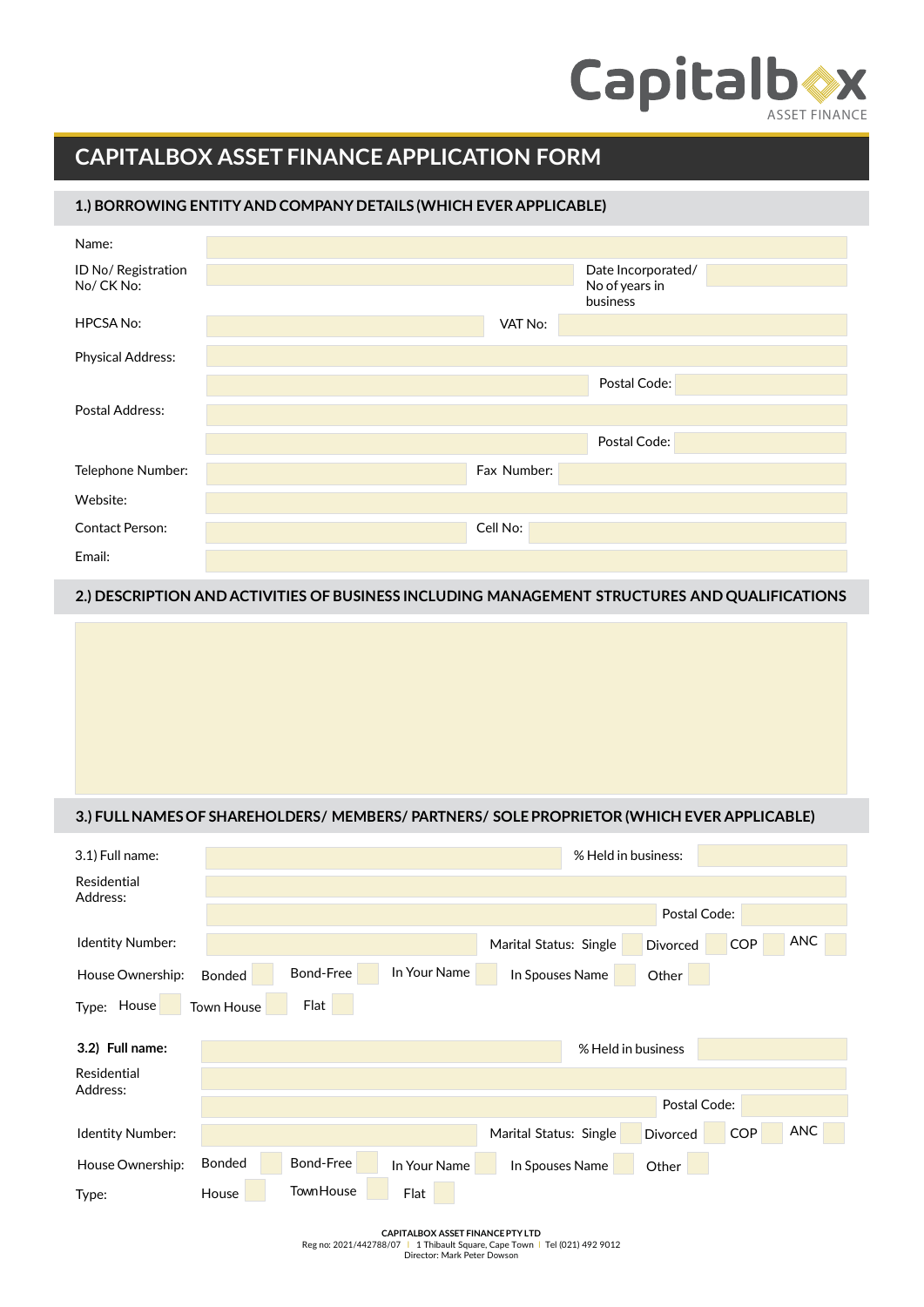# Capitalb<sup>N</sup>

| 3.3) Full name:                                                 |                                       |                   |              |                        | % Held in business      |              |            |            |
|-----------------------------------------------------------------|---------------------------------------|-------------------|--------------|------------------------|-------------------------|--------------|------------|------------|
| Residential<br>Address:                                         |                                       |                   |              |                        |                         |              |            |            |
|                                                                 |                                       |                   |              |                        |                         | Postal Code: |            |            |
| Identity Number:                                                |                                       |                   |              | Marital Status: Single |                         | Divorced     | <b>COP</b> | <b>ANC</b> |
| House Ownership:                                                | Bonded                                | Bond-Free         | In Your Name | In Spouses Name        |                         | Other        |            |            |
| Type:                                                           | House                                 | <b>Town House</b> | Flat         |                        |                         |              |            |            |
| 3.4) Full name:                                                 |                                       |                   |              |                        | % Held in business      |              |            |            |
| Residential                                                     |                                       |                   |              |                        |                         |              |            |            |
| Address:                                                        |                                       |                   |              |                        |                         | Postal Code: |            |            |
| Identity Number:                                                |                                       |                   |              | Marital Status: Single |                         | Divorced     | <b>COP</b> | <b>ANC</b> |
| House Ownership:                                                | <b>Bonded</b>                         | <b>Bond-Free</b>  | In Your Name |                        | In Spouses Name         | Other        |            |            |
| Type:                                                           | House                                 | <b>Town House</b> | Flat         |                        |                         |              |            |            |
|                                                                 |                                       |                   |              |                        |                         |              |            |            |
| 4.) BANK ACCOUNT DETAILS                                        |                                       |                   |              |                        |                         |              |            |            |
| Name of Bank:                                                   |                                       |                   |              | Account Number:        |                         |              |            |            |
| <b>Branch Code:</b>                                             |                                       |                   |              | <b>Branch Name:</b>    |                         |              |            |            |
| Account Type:                                                   |                                       |                   |              | Account Holders Name:  |                         |              |            |            |
| 5.) AUDITORS DETAILS (BUSINESS ACCOUNTANTS)                     |                                       |                   |              |                        |                         |              |            |            |
| Audit Co Name:                                                  |                                       |                   |              |                        | <b>Contact Person:</b>  |              |            |            |
| Telephone<br>Number of Auditors:                                |                                       |                   |              | Financial Year End:    |                         |              |            |            |
| Last Accounts:                                                  |                                       |                   |              |                        |                         |              |            |            |
|                                                                 |                                       |                   |              |                        |                         |              |            |            |
| 6.) SHORT TERM INSURANCE DETAILS                                |                                       |                   |              |                        |                         |              |            |            |
| Insurance Company:                                              |                                       |                   |              |                        | Name of                 |              |            |            |
| Policy Number:                                                  | Insurance Broker:<br>Telephone Number |                   |              |                        |                         |              |            |            |
|                                                                 |                                       |                   |              | of Insurance Broker:   |                         |              |            |            |
| 7.) PROPERTY DETAILS (IF OWNED BY THE COMPANY OR GROUP COMPANY) |                                       |                   |              |                        |                         |              |            |            |
| <b>Physical Address:</b>                                        |                                       |                   |              |                        |                         |              |            |            |
|                                                                 |                                       |                   |              |                        | Postal Code:            |              |            |            |
| Year of Purchase:                                               |                                       | Purchase Price: R |              |                        | Outstanding Mortgage: R |              |            |            |

Market Value: R